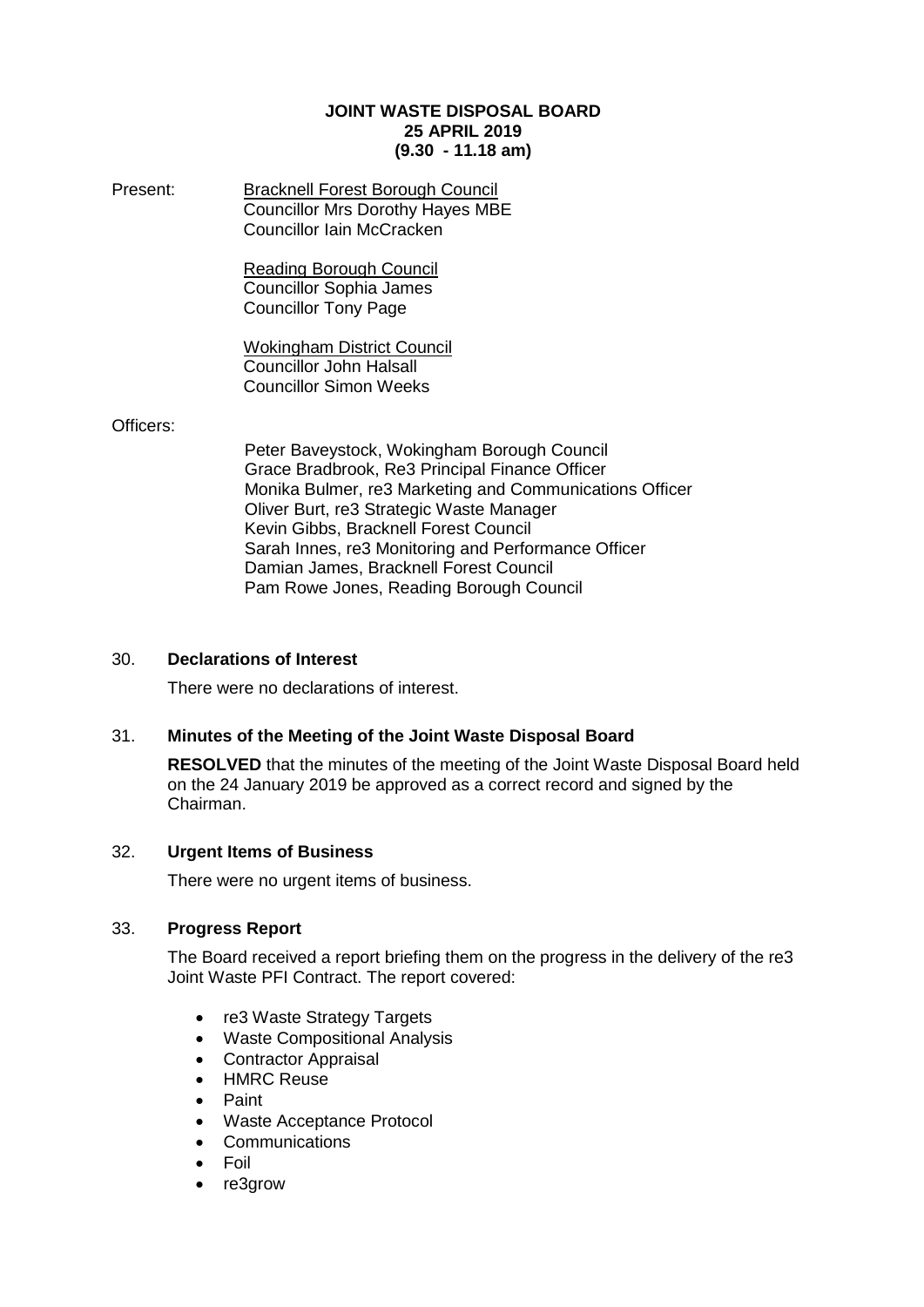The Board was advised that:

- The data provided within the presentation covered the full 2018/19 contract year. These were the provisional results.
- Bracknell Forest Council had not yet met their 2020 target. However there was an increase in the recycling rate compared to previous year. It was thought that introduction of wood recycling had helped to increase the rate.
- The kerbside recycling figure was slightly down.
- Reading Borough Council had an increase in recycling rate, however there was further work to undertake in the forthcoming year. It was though that the inclusion of pots, tubs and trays had assisted in increasing the rate as there was also lower amounts of black bag waste.
- Wokingham Borough Council had also seen an Increase in recycling rates.
- The re3 team had commissioned an analysis to determine the physical composition of residual waste collected at the kerbside – how much waste could have been recycled if in correct bins.
- The slides covered the composition of waste from houses that could have been recycled through kerbside recycling or bring bank recycling. This was on average 18% across the three Boroughs.
- The amount of recycling in residual waste collected at flats was higher that's in houses. There was a large variance across the three Boroughs due to the different composition of flats.
- The last compositional analysis had been undertaken in 2016, and the same roads ands flats had been compared in the 2019 analysis.
- Garden waste data had been removed as it was seasonal.
- Some of the data had been reclassified, as tetra packs, tubs, pots and foil had not been included in non residual waste in 2016.
- There was less plastic bottles and paper than in 2016.
- There had been a large increase in flats with more textiles present in Reading and Wokingham samples.
- ACORN profiling had been used. The data was able to show which groups were missing key recyclables.
- The data showed which groups were putting the most recycling in their residual waste. This tended to the less affluent areas in Bracknell Forest & Reading and the most affluent areas in Wokingham.
- The textiles category did not include nappies.
- The contactor appraisal sat alongside the contractor measurements and had been introduced a couple of years ago.
- Good scores had been received for areas such as customer contact and service delivery. Lower scores had been given for adherence to the contract and provision of financial information.
- The contractor had commented that they were not happy with the scores or processes. The contractor had asked to work with re3 to ensure the scores improved at the next appraisal. Officers reassured the Board about the objectivity of the appraisal process and welcomed the Contractor's willingness to improve.
- Members requested that the contractors attend the next Board Meeting.
- There was now a good working relationship with the contractor, and they were much more responsive to the councils needs.
- At the last meeting a reuse shop was discussed.
- Further information regarding Sue Ryder had also been requested. 45 Tonnes had been collected in 2018/19. Just under £18k had been generated.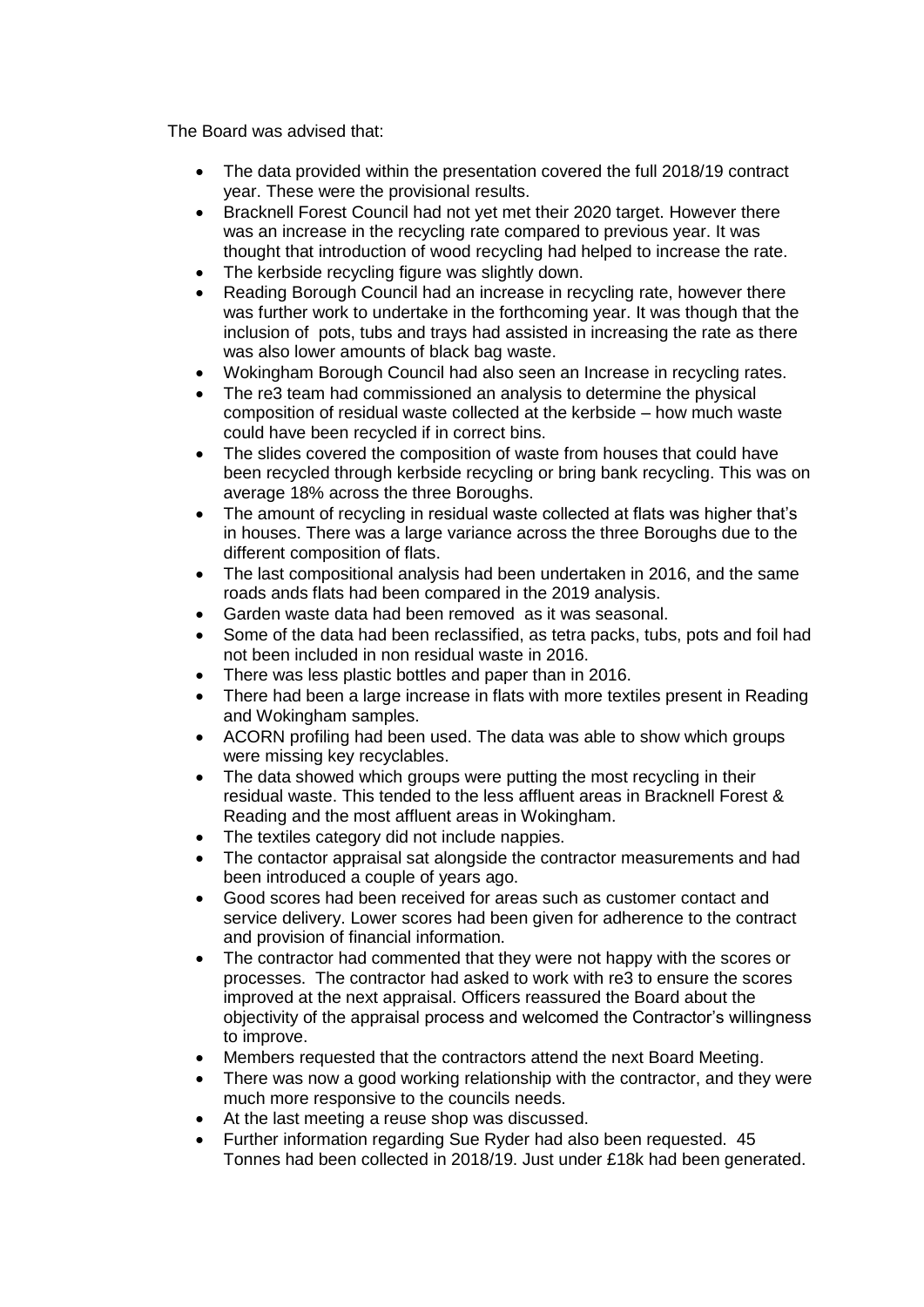- Precycle took reusable materials from HWRC and in March 2019 had increased the range of materials they take.
- Precycle was in the early stages but was progressing well.
- Precycle were not charity and were based in Reading. They collected material to resell in the UK or to reuse overseas.
- Members suggested that the Sue Ryder initiative should be promoted as a good news story.
- A re3 reuse shop had been long talked about. The contractor was working up a proposal for the reuse shop run along side the current initiatives. The business case would be presented to the board at the next meeting.
- It was expected that the reuse shop would be at Smallmead, Reading, as space within Longshot Lane, Bracknell, was very tight.
- The 6 month paint hardening trail concluded in March 2019.
- Feedback had been provided by the EA. They were broadly happy with the process at Smallmead so FCC were planning to submit a permit variation.
- The process at Longshot Lane was slightly different as the paint was stored then all hardened in one go. In order to ensure that the EA were comfortable with the process at Longshot Lane FCC were asking the EA for extension to the trial to see If the same process could be used as at Smallmead.
- The Chair, Damian James and officers from the re3 Project Team had met with Green Machine. Following the meeting, officers and Green Machine were going to review procedures and the ongoing performance of the scheme.
- The permit variation could take up to 6 months and cost £6k.
- Officers had proposed that, where proof of re3 residence was required by visitors to the re3 Household Waste Recycling Centres, printed documents (e.g. council tax, utility bills or formal correspondence) be used to demonstrate proof of address be issued no more than three months prior to the date of visit.
- Members requested that the date be extended to 4 months as bills were often issues quarterly.
- Many users still have re3 stickers in their cars.
- Officers explained that it was likely that some residents, from outside the re3 area, were using stickers donated or lent by friends and family.
- It was requested that a copy of bills on phones be accepted as many people get bills via email/online than in paper form.
- The Lotta bottle winners had been announced with photos taken with Councillors and stories promoted on social media and local media.
- re3 adverts had been included in council magazines.
- The download of the re3cyclopdia app was growing. Members and officers were requested to help promote use of re3cyclopedia as the issue of confusion over what can and cannot be recycled is often cited – such as in the Government's recent Resources and Waste Strategy.
- There had been over 4k searches each month and food items had been added for WBC.
- Work was being undertaken with council's customer services teams to promote and push customers towards the website and app for enquiries.
- The new website had been launched and was much more modern and easy to navigate. The feedback so far had been good.
- Posters were being used at recycling centres to promote the recyclopedia.
- The takeaway lid promotion had finished, although some entries were still coming through on social media.
- Officers were unable to conclude an impact analysis as there was a lack of data from last year, but it was thought that the promotion was worth doing again.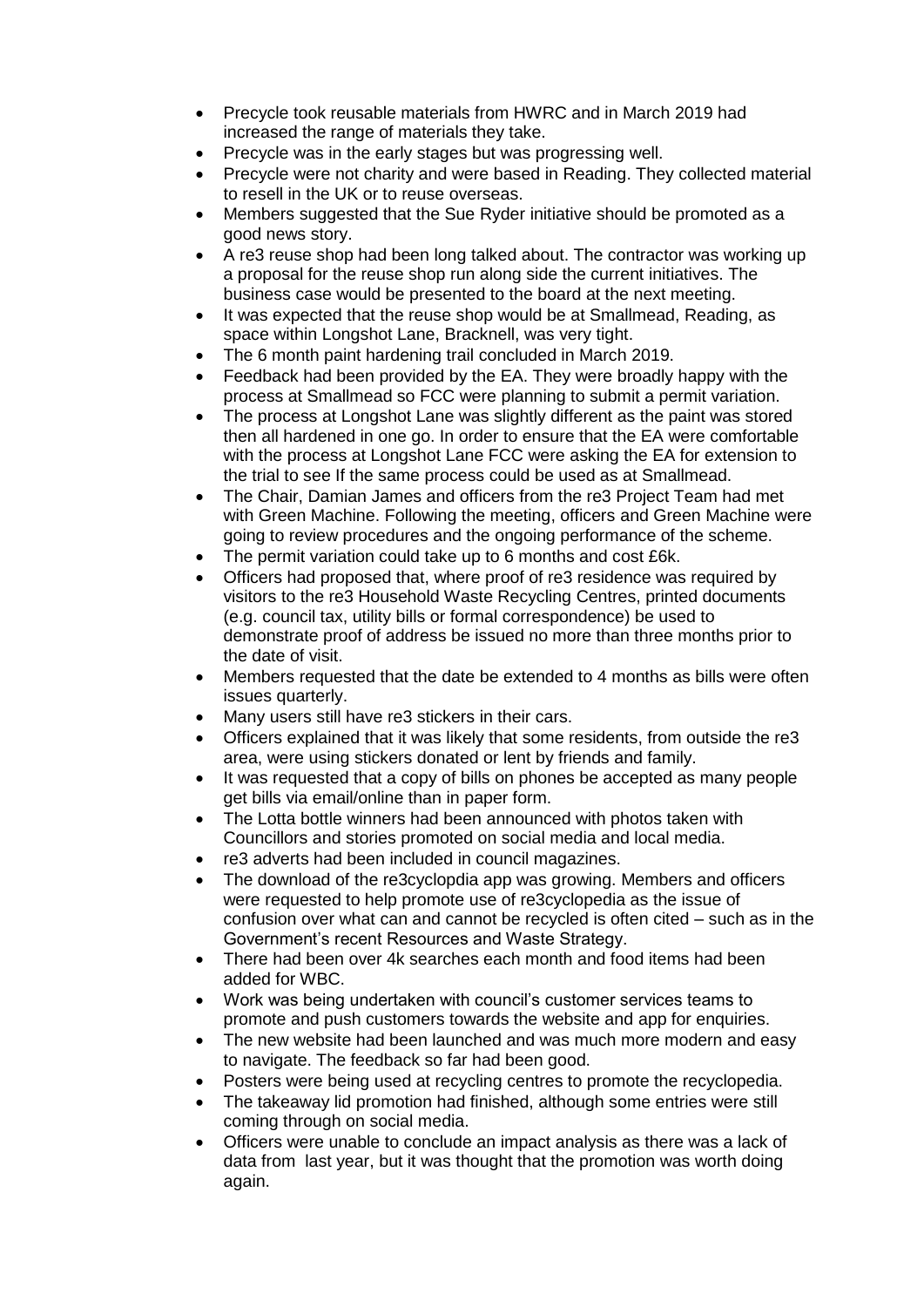- Over 4000 re3grow bags, of locally sourced and produced, peat-free compost, had been sold. There had been lots of positive posts on social media, from satisfied customers, and no negative feedback.
- A meeting had been held, which the Chair attended, in March with local community groups which was focusing on plastic reductions. Representatives from Reading and Bracknell had attended. The meeting had been very positive and strengthened actions and efforts to reach out to the Town, Parish and Borough Councils.
- The upcoming communications plan would be focusing on plastics as a priority item as the compositional analysis had indicated that there was still a significant number of recyclable plastic items in the general waste bins.
- A number of posters and campaigns had been produced which used the environmental messages, but also combined this with the Council's financial messages and council savings. Members indicated that they were very keen to link the two messages together as there was a clear link between the two.
- The Board were keen for the message to be as specific as possible as often residents were not aware of what front line services were. Playground – v strong message – people see everyday link
- It was requested that the reach of social media be shared with the Board at future meetings.

# **RESOLVED** that

- i. Members note the contents of the report.
- ii. Members endorse the Contractor Appraisal as detailed at 5.14 to 5.19 and in Appendix 2 of the progress report and invite the Contractor to attend and present at the next Board Meeting in July.
- iii. Members endorse the recommendation at 5.39 for the re3 Waste Acceptance Policy to be amended to require that specific types of proof of address should not be more than four months old.
- iv. That Members endorse the re3 Communications Plan for 2019/20 as described between 6.9 and 6.15 of the progress report.

# 34. **Exclusion of Public and Press**

That pursuant to Regulation 21 of the Local Authorities (Executive Arrangements) (Access to Information) Regulations 2000 and having regard to the public interest, members of the public and press be excluded from the meeting for the consideration of items 7 & 8 on the agenda which involves the likely disclosure of exempt information under the following category of Schedule 12A of the Local Government Act 1972:

(3) Information relating to the financial or business affairs of any particular person.

# 35. **Financial Management Report**

The Board received the Financial Management Report briefing them on the Partnership's current financial position.

Peter Baveystock at Wokingham Borough Council gave the Board an update on the implementation of Food Waste Collections at Wokingham Borough Council.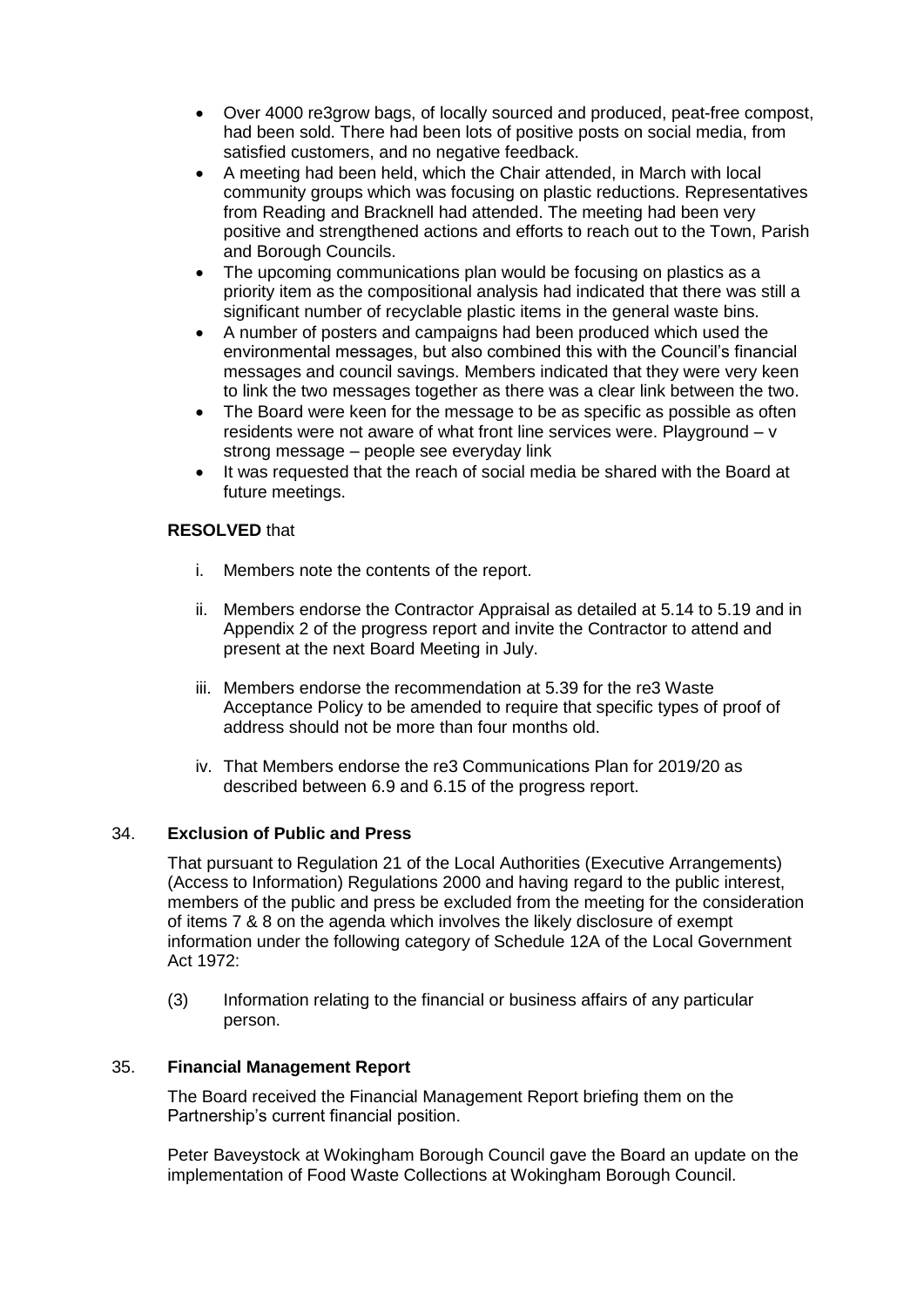- Peter was thankful for all the help from the re3 Management Team with securing the food waste outlet and PR help.
- Tonnages had been encouraging building up to over 90 tonnes in week three– 1.4 kgs/hh/pw.
- From their experience of the introduction of the service, Officers from Wokingham would recommend providing residents with plastic caddie bags.
- Wokingham were happy to help other Councils with their plans including an introduction to WRAP or Eunomia.
- Delivering the 64,000 containers took 4 5 weeks. Suppliers Straight via Veolia, the cost including delivery was around £350k.
- The introduction of food waste boxes has created demand for black boxes so Wokingham were hopeful that there would be a kerbside increase.
- The focus was now on flats and Wokingham would be happy to make this a joint re3 project.

What went well:

- Collecting on the same day and same time as other waste.
- Briefings for all those involved including Members, collectors, Comms and Customer Services.
- Clear comms to residents.
- Taking comments and advice from WRAP & Eunomia.
- WBC Cross Council Project working group.

What didn't go so well:

- No detailed delivery schedule provided for the containers.
- Did not anticipate high call demand.
- Did not anticipate so many non deliveries.
- Did not anticipate route changes would have caused so much disruption even though, days weren't changed - just times.

It was agreed that a meeting would be held, either individually or collaboratively regarding the possible introduction of food waste at Bracknell and Reading.

# **RESOLVED** that

- i. Members note the Partnership's financial position for the year to date.
- ii. Members endorse the recommendation at 5.17 for estimated capital expenditure at each Transfer Station for the implementation of food waste.

# 36. **Shared Contract Report**

The Board received a report providing an update on the re3 Shared Waste PFI Contract, the successful delivery of the savings target and other relevant issues.

# **RESOLVED** that

- i. Members note the contents of this report and the different approaches to savings within the shared arrangements described herein.
- ii. Members requested a joint presentation on each council's communications plans, for waste and recycling, at the July 2019 re3 Board meeting, as described at 5.27 of the report.